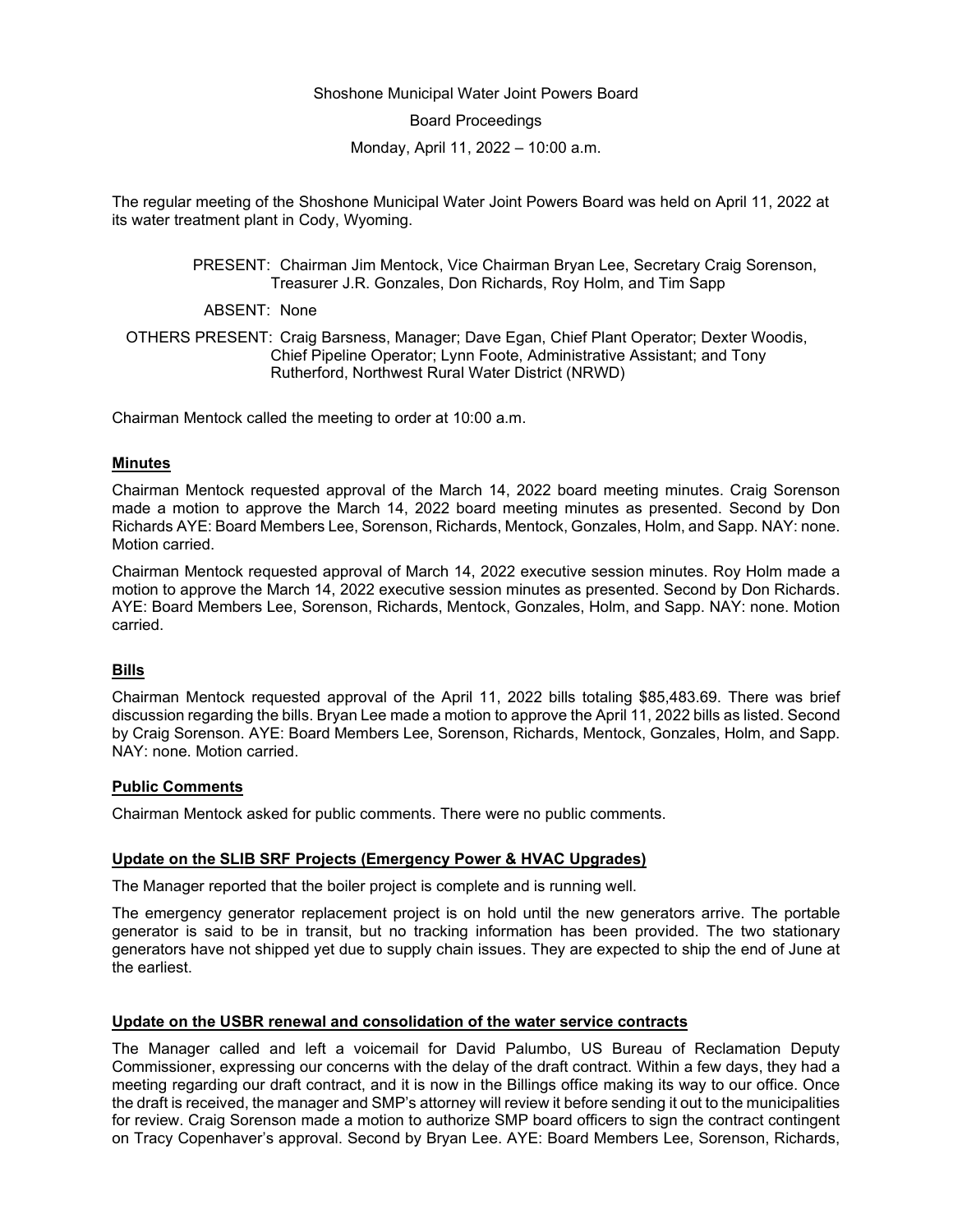Mentock, Gonzales, Holm, and Sapp. NAY: none. Motion carried.

## **Update on Loan Refinancing**

# **SMJWPB Resolution No. 2022-01 (Action)**

The Manager reported that some initial paperwork has come through but not the final draft yet. There is a chance the final draft will be available before the next board meeting. Tim Sapp made a motion to approve Resolution 2022-01 and to authorize the SMP board officers to sign the loan paperwork as needed both contingent on Tracy Copenhaver's approval. Second by J.R. Gonzales. AYE: Board Members Lee, Sorenson, Richards, Mentock, Gonzales, Holm, and Sapp. NAY: none. Motion carried.

## **WAM-JPIC Board Election Ballot**

The Manager presented the board with the official ballot for WAM-JPIC Board of Directors. There was brief discussion on each candidate. Bryan Lee made a motion to elect Penny Robbins and Michele Richlin to the two Town Seat openings each for three-year terms and Cindy Baker to the single City Seat for a threeyear term. Second by Don Richards. AYE: Board Members Lee, Sorenson, Richards, Mentock, Gonzales, Holm, and Sapp. NAY: none. Motion carried.

## **Chief Plant Operator's Report**

- The Chief Plant Operator reported that things are running well and presented an overview of the Monthly Production Summary report.
- Production for March was up 12% from February.
- Chemical costs for March were down 1% from February.
- SMP recently had a Cyber Security Assessment. They did find a few things to work on but nothing critical. We are currently waiting on an official report from the company.
- The operators have moved to working 10-hour days.
- The lime system began this month, and the Floc / Sed basins are scheduled to be cleaned later this month.

### **Chief Pipeline Operator's Report**

- The Chief Pipeline Operator reported that the pipeline is running smooth.
- The planned pipeline shutdown for repairs at Pressure Control Stations #2, #3, #4, and #6 went well and were completed in one day last month.
- Spring maintenance has started, and Roy Harper will be returning for the summer.
- Cody is using their new tank, but not yet using their pump station. There are no anticipated issues.

### **Manager's Report**

- WYO-STAR interest for March has not yet posted. WYO-STAR I interest for February was 0.258%. WYO-STAR II interest for February was 1.380%.
- Water use figures for March were up 2.0% over the previous March. Water use figures are up 3.7% for the fiscal year.
- The Manager gave an update on the damage to the front gate sustained March 11, 2022. The Park County Sheriff's Office (PCSO) does not have the insurance information of the person responsible. It appears he has vacated the area. There was brief discussion on what the PCSO believes to have happened that day and on the increasing costs associated with the incident. We do not have the incident report yet, but it will be provided to our insurance company as soon as it is available. The new gate has been ordered, and we are currently waiting on quotes to fix the wire fencing.